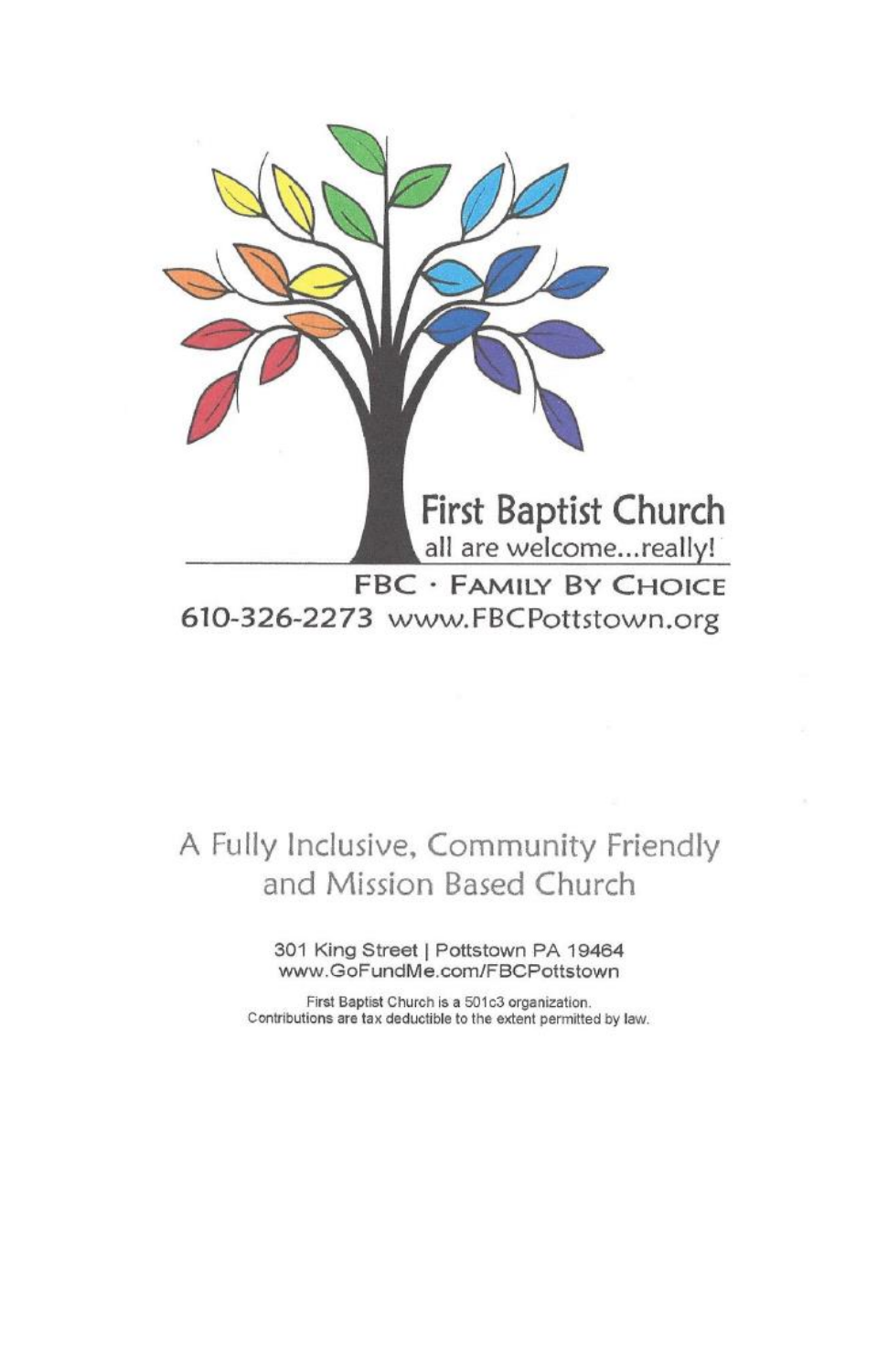# NovemberVisions

Living into the Questions: Envisioning Our Future

As we move into November, I invite the members and friends of First Baptist to join us as we work with intentionality to discern our church's future. Throughout the month we will be "Living into the Questions" that define who we are and shape who we hear God calling us to be in this next season of our life together.

The reality is that most churches, like the individuals in them, don't usually ask the "vision question" unless they have to; that is, unless there is a crisis of some sort—a decline in attendance, financial support, interest or worse. But in reality, we should always be attentive to what we understand God calling us to do and be in order to be affective stewards of the gifts and graces we enjoy. At First, it is no surprise that we need to think seriously about what's next but rather than finding this prospect daunting or fear-producing, what we are discovering is the freedom and openness that comes when "all bets are off" and trusting God is the only way to go. There is a high degree of energy and a sense of excitement as we discern together! Who and what can we become? Who will partner with us in what endeavor? In what ways can we reflect the mercy and justice of God's reign in the days to come?

In worship over the next few weeks we will be "Living into the Questions":

 10/28 What Matters Most? What *wouldn't* we give up even if we were offered \$1 million?!

11/4 Needs or Assets? What is our net worth that *isn't* based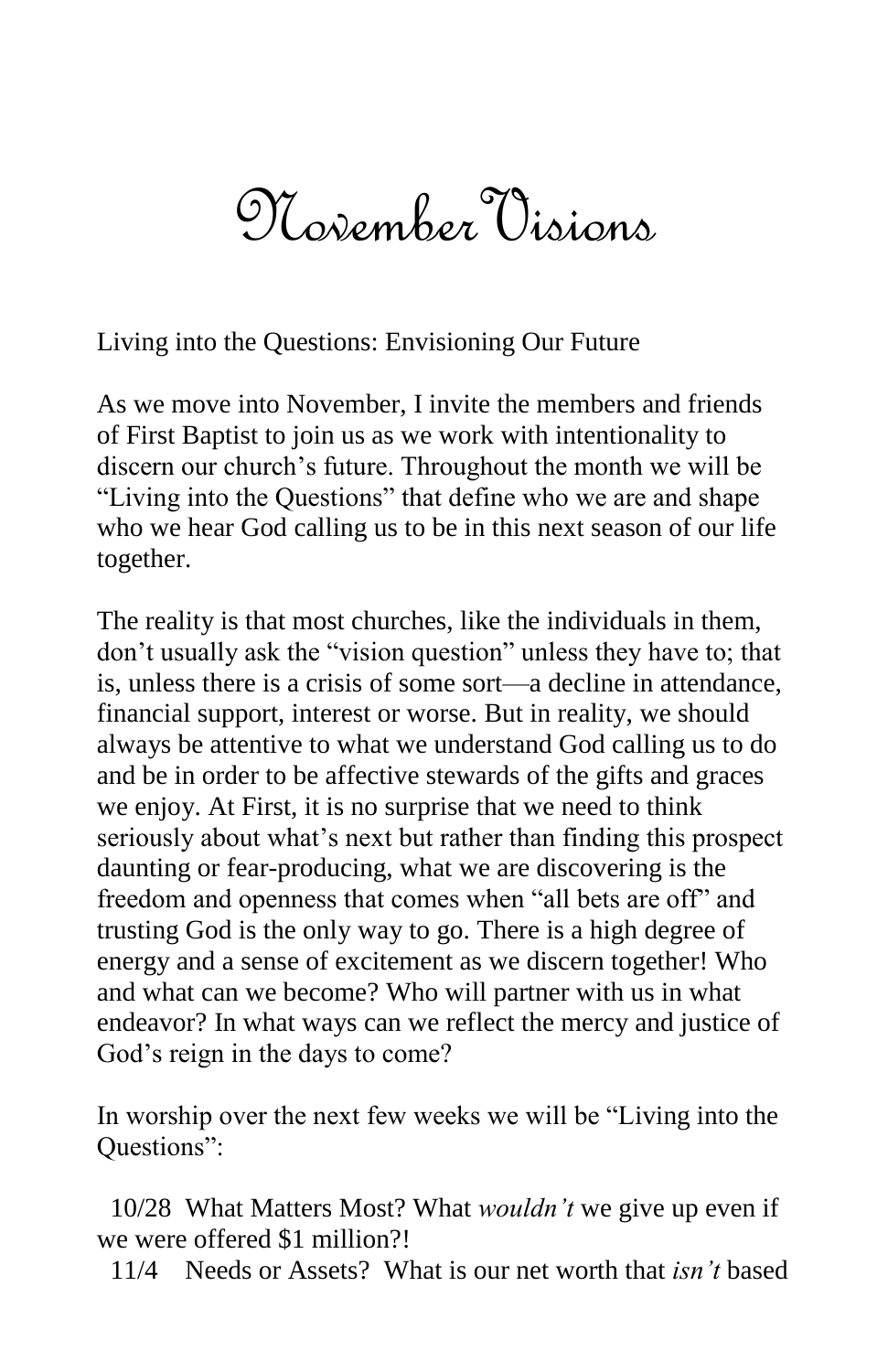on financials?

 11/11 Success or Faithfulness? What does each look like and what is our call?

 11/18 Love It or Leave It? Do we stay or go? How do we live with a sense of solidarity with, not charity for, our neighbors? 11/25 The Future is Now!

I am deeply grateful for the strong, energized core of folks who have decided that the life and ministry of First Baptist is not over yet! We have learned much about each other and ourselves over these last several months, and have worked with diligence to hear one another and understand the meaning of our recent past. Meeting with Rev Dwight Lundgren, we have identified our learnings and what we choose to carry forward as well as what we can now leave behind. It's has been a powerful season of self-reflection which we will continue to reflect on as we move ahead.

But move ahead we will, and I want to invite any and all to join us! It doesn't matter where you've been in the last few months or years; we need and want anyone who wants to be a part of God's empowering spirit in this place to get involved! The prophet Habakkuk records God's words: "Write the vision; make it plain on tablets, so that a runner may read it. For there is still a vision for the appointed time....If it seems to tarry, wait for it; it will surely come…." (Habakkuk 2: 2,3). We are setting out to "write the vision" for the next season of life and ministry at First Baptist! Come be a part of this exciting time in the life of our church!

---Marcia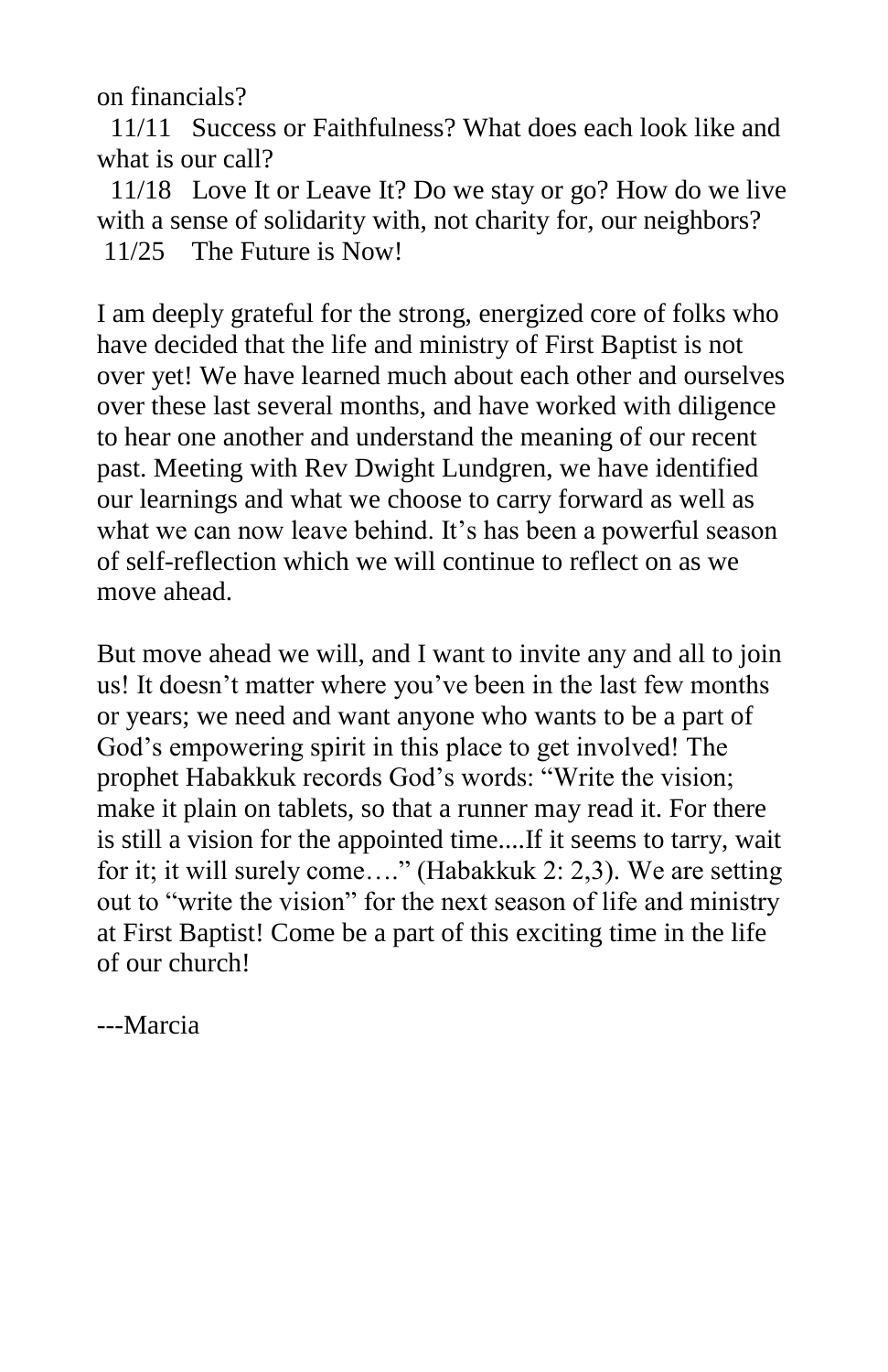Christian Education

#### **Chairperson of the Board, TBD Sunday School Superintendent, Susan Heinz**

*Mission Statement for the Board of Christian Education: Our mission is to support each other by providing tools and opportunities for continual growth, regardless of who we are and where we are on our journey to know God. (Revised 1/17/2015)*

#### **Sunday School**

The adult class will meet at 9:30 am in the library. To use our volunteers more efficiently, we are teaching Sunday School for the children during the worship service only.

#### **Cards**

If you know someone who needs cheering up, the children love making cards to be sent to the shut-ins and long distance friends. If you know someone that would appreciate a card, please let Kathy, Sue, or Lauren know.

#### **Redner's Save a Tape Receipts**

Thank you for your continued support of Christian Education. We receive 1% of the total receipts which helps us purchase supplies for Sunday School. Please continue to use your Redner's Rewards Card whenever you shop.

#### **The Secret Place**

The Secret Place is available on the table in Echo Hall for your personal devotions. Please consider a contribution to help defray the cost of making this material available. Feel free to pick one up for a friend.

### **Next Meeting**

The next meeting of the CE Board will be on Sunday, November  $11<sup>th</sup>$ , If you are interested in joining the CE Board or would simply like to share some of your ideas, please feel free to join us.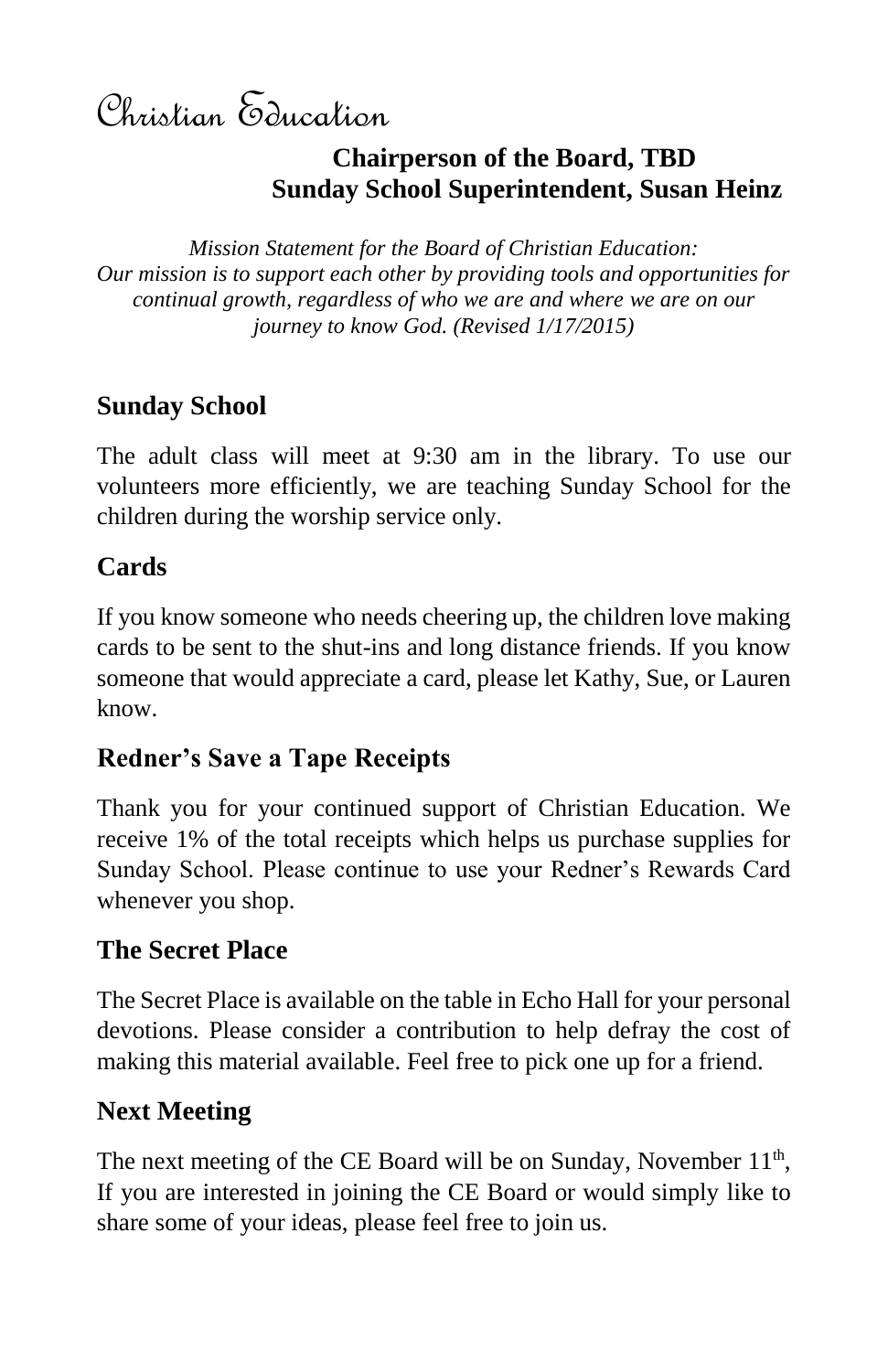Cluster Notes **Ruth Chonka**

The Cluster is looking for volunteers in the warehouse and pantry, stocking shelves. Call 610-970-5995 and ask for Samantha.

The pantry has run low on gallon size closable plastic bags. Any donations would be appreciated.

They are always looking for volunteers to help in the warehouse, pantry, dry goods or administration.

Pots and Pans and cleaning supplies are needed for people going into housing.

Thank you for your donations! Especially needed: Low-Fat, Low-Sugar, or Low-Salt items; canned or boxed food such as soup, meat, stew, pasta, vegetables, fruit, cereal, oatmeal, crackers, peanut butter, jelly, baby food, real juice; laundry and cleaning supplies and equipment, toilet paper, paper towels, personal hygiene items, diapers (size 3,4,5), wipes, sheets and blankets (all sizes). Plastic and paper grocery-size bags. Egg cartons are not needed right now. Thank you!

**Cluster Fundraisers**: Professional Pharmacy register tapes (includes prescriptions). Place in Ruth Chonka's mailbox.

**Bi-lingual Persons Needed**: The Cluster is seeking persons who can help Spanish-speaking clients who shop at the Cluster. Please contact Victoria Bumstead (610-970-5995) or [vbumstead@pottstowncluster.org.](mailto:vbumstead@pottstowncluster.org)

# Board of Worship &Music

#### **Teri Hoffman, Chairperson**

In September the Worship and Music Committee presented our new hymnal RENEW! In an effort to introduce some new music to our congregation this hymnal does just that and also includes traditional hymns. Hymnals may be sponsored with your gift of \$10 with a dedication label placed inside the front cover in honor of or in memory of a loved one. To date 12 hymnals have been purchased in honor or recognition of loved ones.

We are busy planning a Christmas Concert to be held December 9th at 2 Pm.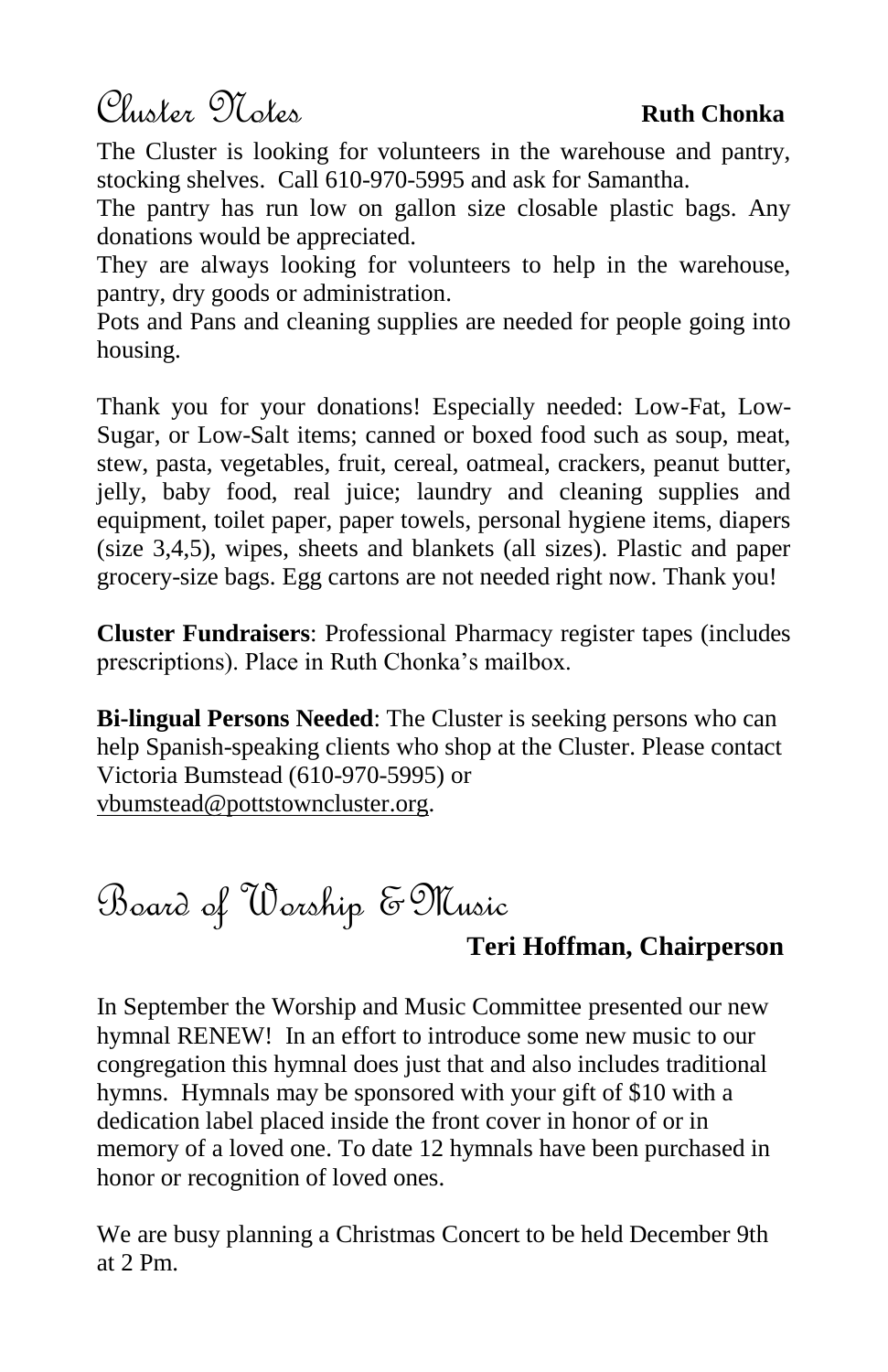#### **Trustees Notes October 2018 Kitchen Windows**

John has an estimate to replace the kitchen windows for \$2771. Rick is working on getting a second estimate.

#### **Furnace break-in**

1. Most recent evidence suggests thief used prying tools to enter the furnace room and one of the kitchen windows to enter the church.

#### **Short term security recommendations:**

- 2. Get the windows replaced.
- 3. Add security flanges to the furnace doors.
- 4. Add security grates to the insides of the furnace room windows.

#### **Insurance adjuster:**

- 1. Will recommend an antiseptic treatment of the furnace room floor to prevent mold.
- 2. Will recommend replacing the door that was pried open.
- 3. Will suggest that the new keys we had made be covered as well.
- 4. Will recommend some of the cost of the condensate pump (which we were going to replace anyway) be covered.

#### **Total estimated cost:**

- 1. \$10k for furnace room damage to date. May go higher.
- 2. One pipe leaking below floor level.
- 3. Unknown damage to internals of furnace.
- 4. \$3k for the windows.
- 5. \$1k for the doors (?)
- 6. \$1k for the grates (?)
- 7. \$1k for unexpected expenses.

The Ministry Coordination Team voted to withdraw \$10,000 from our investments to pay for the repairs, to be reimbursed from the insurance settlement.

#### **Status of Heaters:**

- 1. Heater for old building and Sanctuary is working as of 11/24/18.
- 2. Heater for the Education Building needs a new part and there is no time table as yet.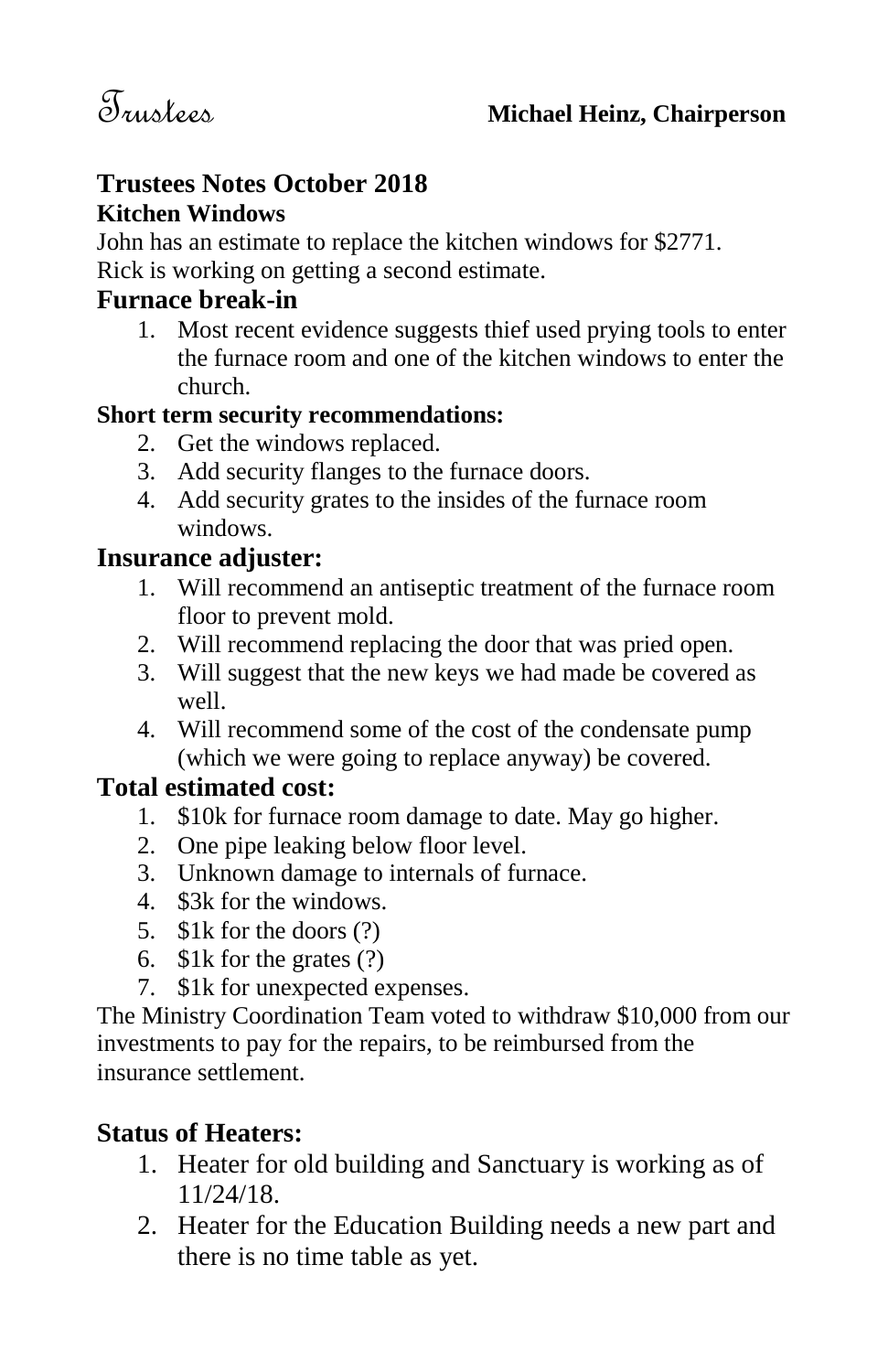#### **For the future:**

- 1. The Trustees are considering the use of wireless security cameras.
- 2. Other issues are securing doors and equipment.

#### **Water Issues**

Concern about landscaping directing water into the building.

#### **Parking Lot Sign**

1. Jeanne Petrosky worked with a committee to choose a new design for the sign.

#### **Use of New Fellowship Hall**

1. YWCA – See article from Dr. Myra Forrest.

# We've Got Mice!

 No, not the four-legged rodent kind, but "Church Mice", the twolegged helpful kind as folks pick up small but essential tasks that need to get done around our church. Each of these jobs takes only a brief amount of time and effort; they can be done alone or with a friend, some by someone as young as an elementary school student or as "experienced" as an elder! They include things like picking up bulletins in the pews to recycle after worship each week, picking up trash in the parking lot, making sure the building is secured after worship, straitening up after using a space, keeping the book shelves neat, polishing brass on an occasional basis, etc. Jeanne Petrosky has put together a list and a sign-up sheet for your convenience; it's in Echo Hall.

### Diaconate **Joel Dugan, Chairperson**

**Community Meal:** The Cluster Luncheon is at Christ Episcopal Church on the first Monday of the month. The meal begins at 11:45 am and anyone who can help serve is welcome. We thank all those that have committed to this ministry in Pottstown.

#### **Communion Offering Reminder**

The Communion envelope found in your box for the first Sunday of the month is used for the Fellowship Fund on the even months. The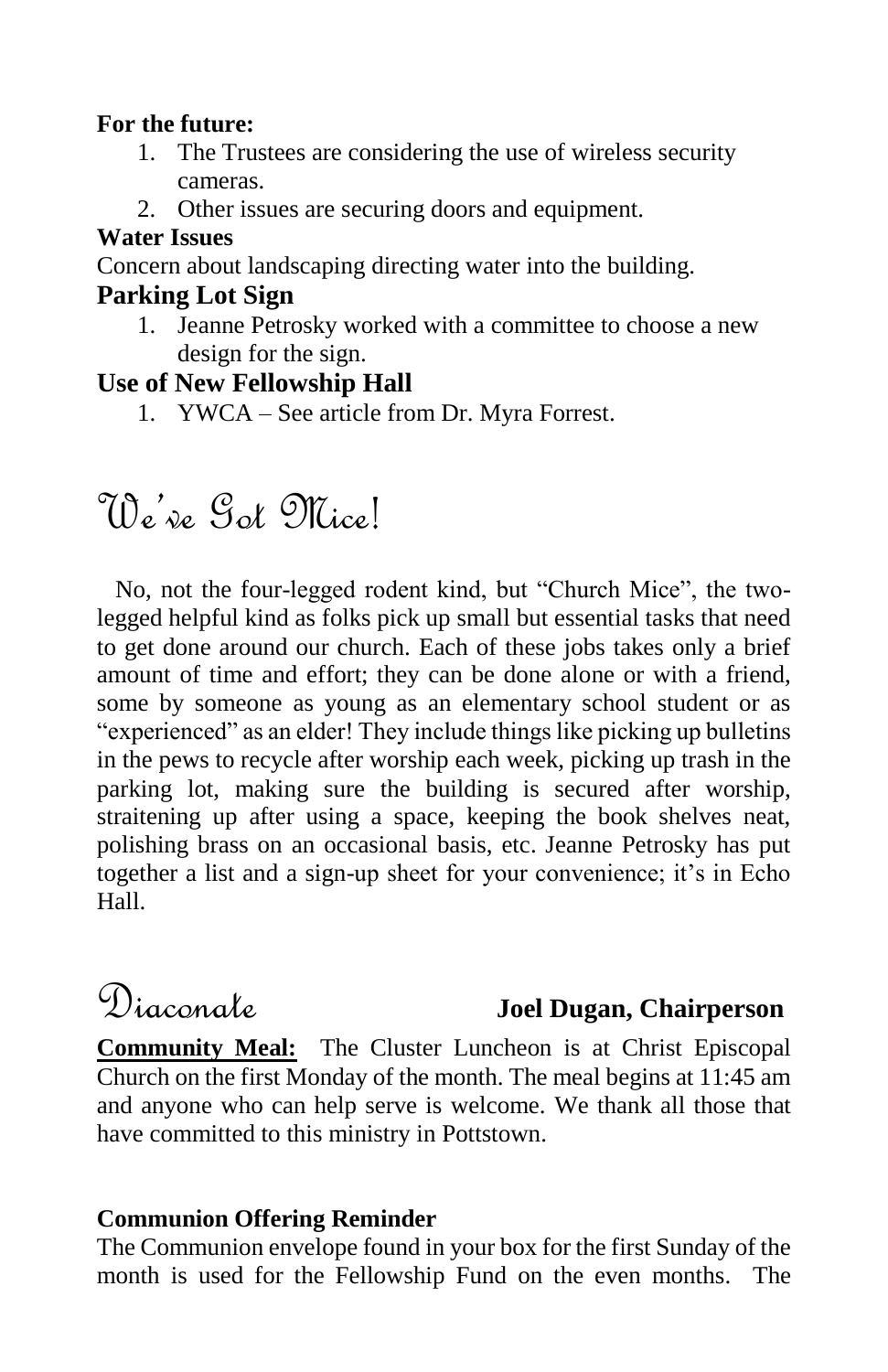Fellowship Fund is to help our members in financial need. On the odd numbered months the Fellowship Fund is used for missions.

Missions **Kathy Purington**

#### **Giving Opportunities for December**

FBC will once again be collecting gravy for the Cluster Holiday Food Baskets. We have committed to collecting 200 **cans** of gravy by December 9<sup>th</sup> for the Cluster. **No glass jars will be accepted.** The cans of gravy can be placed by the baptistery.

Toys will also be collected for the **Cluster Toy Drive.** These must be in before December 2nd. The Cluster will distribute them on December 9 th .

# FBC and Tri-County YWCA **Dr. Myra Forrest**

First Baptist Church and the Tri-County YWCA, our next door neighbor, have entered into a partnership. The YWCA has been renting some of our space for their after school program for their older elementary children and middle school students, since Tuesday, September 4.

The YWCA is renting our facility from 3:00-6:00, Monday through Friday during the school year. On days when school is closed for professional development for teachers, for parent-teacher conferences, or holidays when the YWCA is open but school is closed, the YWCA will be using our facility for the entire day, and their rent will reflect the additional time in our building. As part of our mission, FBC is paying the utilities for the YWCA.

Providing space for worthwhile organizations is part of our mission at First Baptist Church. We are happy to have our facility used for such a wonderful purpose, and happy to be a partner of the Tri-County YMCA!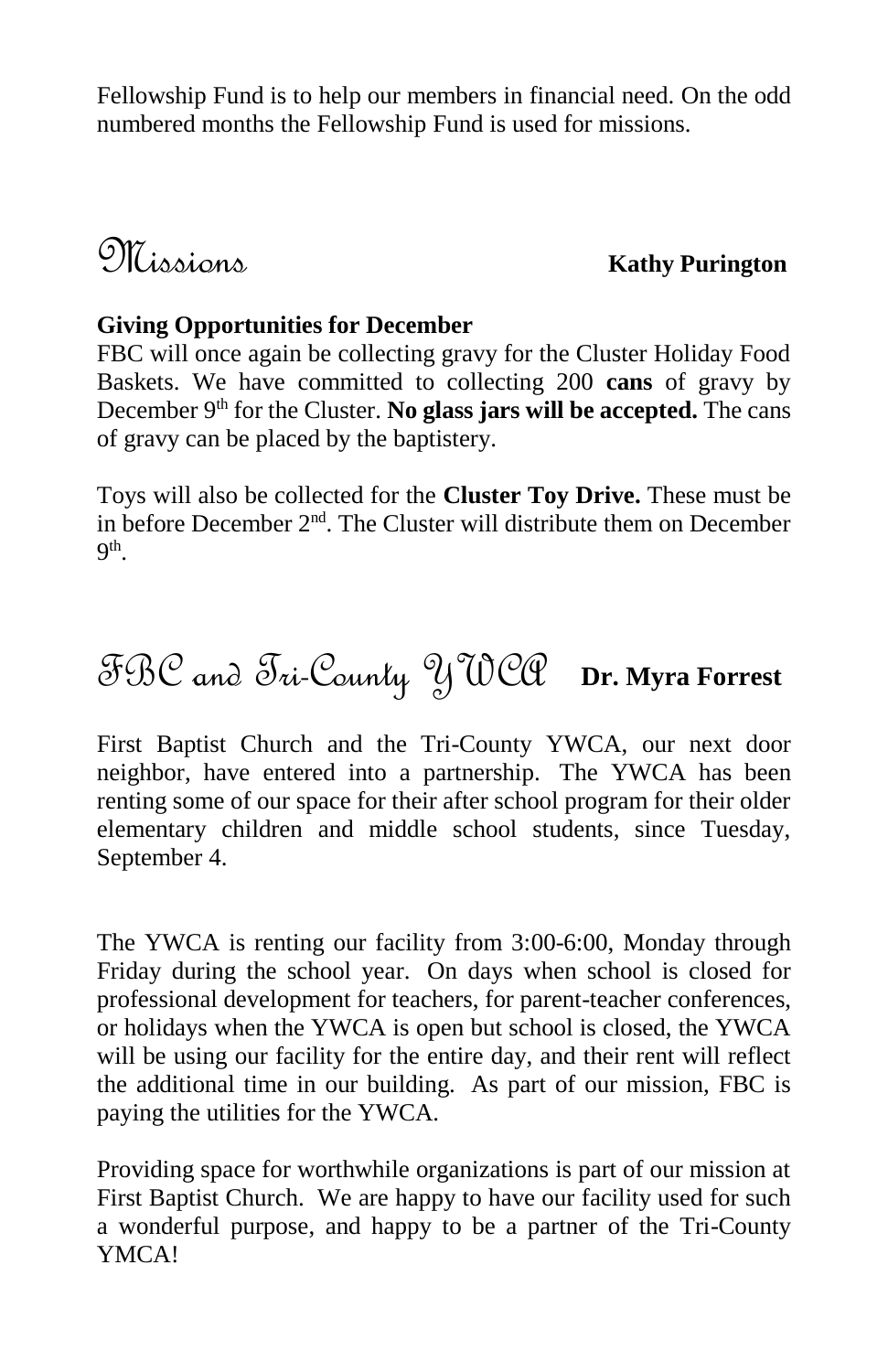## Announcements

There are many exciting things happening at First Baptist Church. People are stepping up to the plate and accepting positions of leadership. The Steering Committee has been re-vamped and is now more appropriately called the Ministry Coordination Team. The following people have accepted positions that are one year in length, June 2018-July 30, 2019.

Co-Moderators: Laura Alden Deb Brauner Myra Forrest

Financial Secretary: Jeanne Petrosky Church Clerk: Nancy Unruh Treasurer: Suzanne Grace

Board Chairpersons: Christian Education: TBD Diaconate: Joel Dugan Trustees: Michael Heinz Worship and Music: Teri Hoffman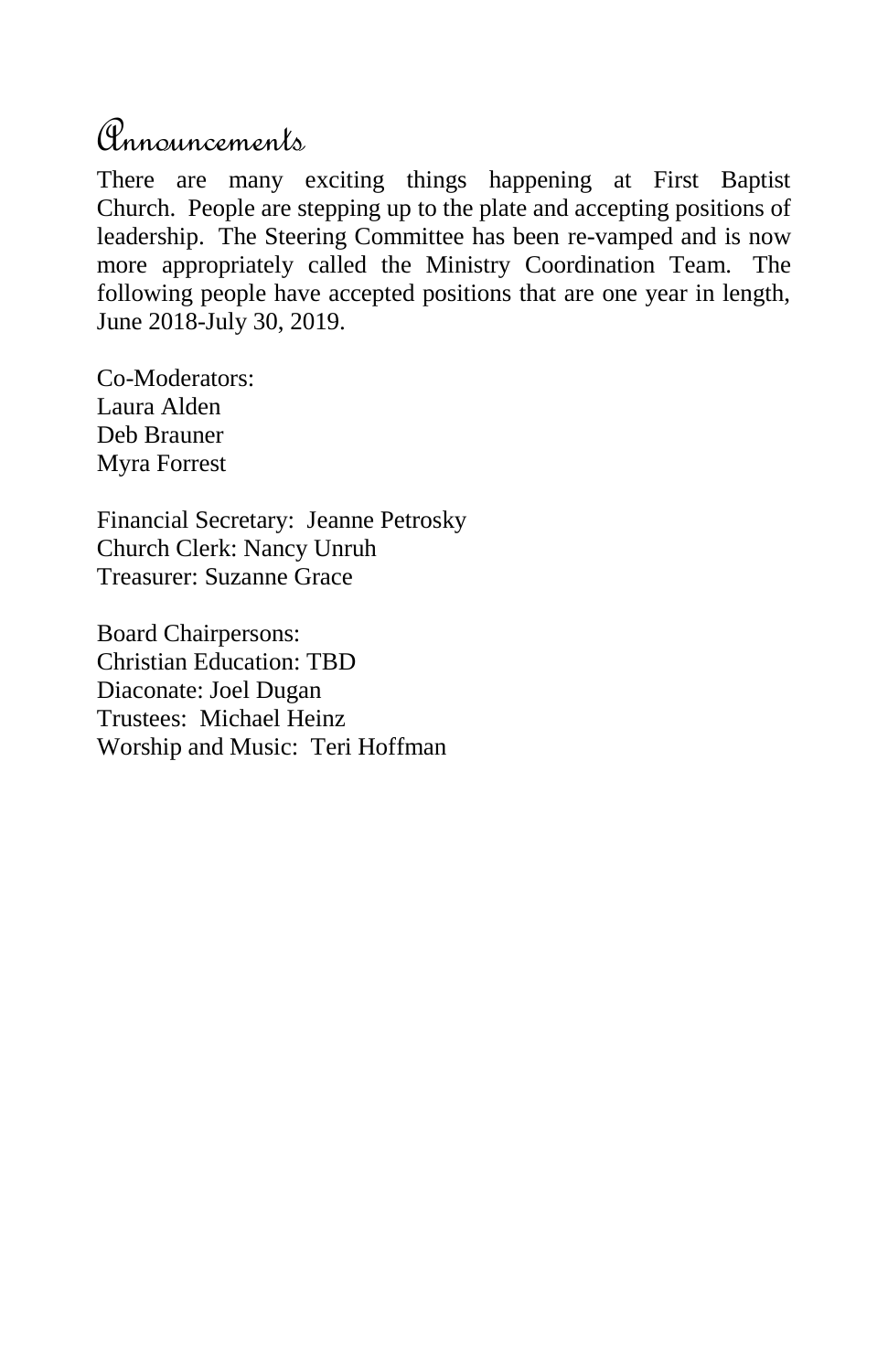

# **SING A SONG OF RISTMAS**

**Concert & Fine Art Sunday December 9, 2018 2:00 pm First Baptist Church of Pottstown** 





performers Joe Ceresi David Heffner Lisa Heffner Teri Hoffman Myra Forrest Tim Raub Maggie Riker

artists Jeanne Petrosky Dennis Guzenski





corner of King & Charlotte Street www.FBCPottstown.org



Access available. Call in advance<br>610-326-2273

Adults \$20 **Children FREE** (12 and under) to purchase **TICKETS** 610-326-2273

office@FBCPottstown.org

**Refreshments** following the concert **SWEET OSTREET!**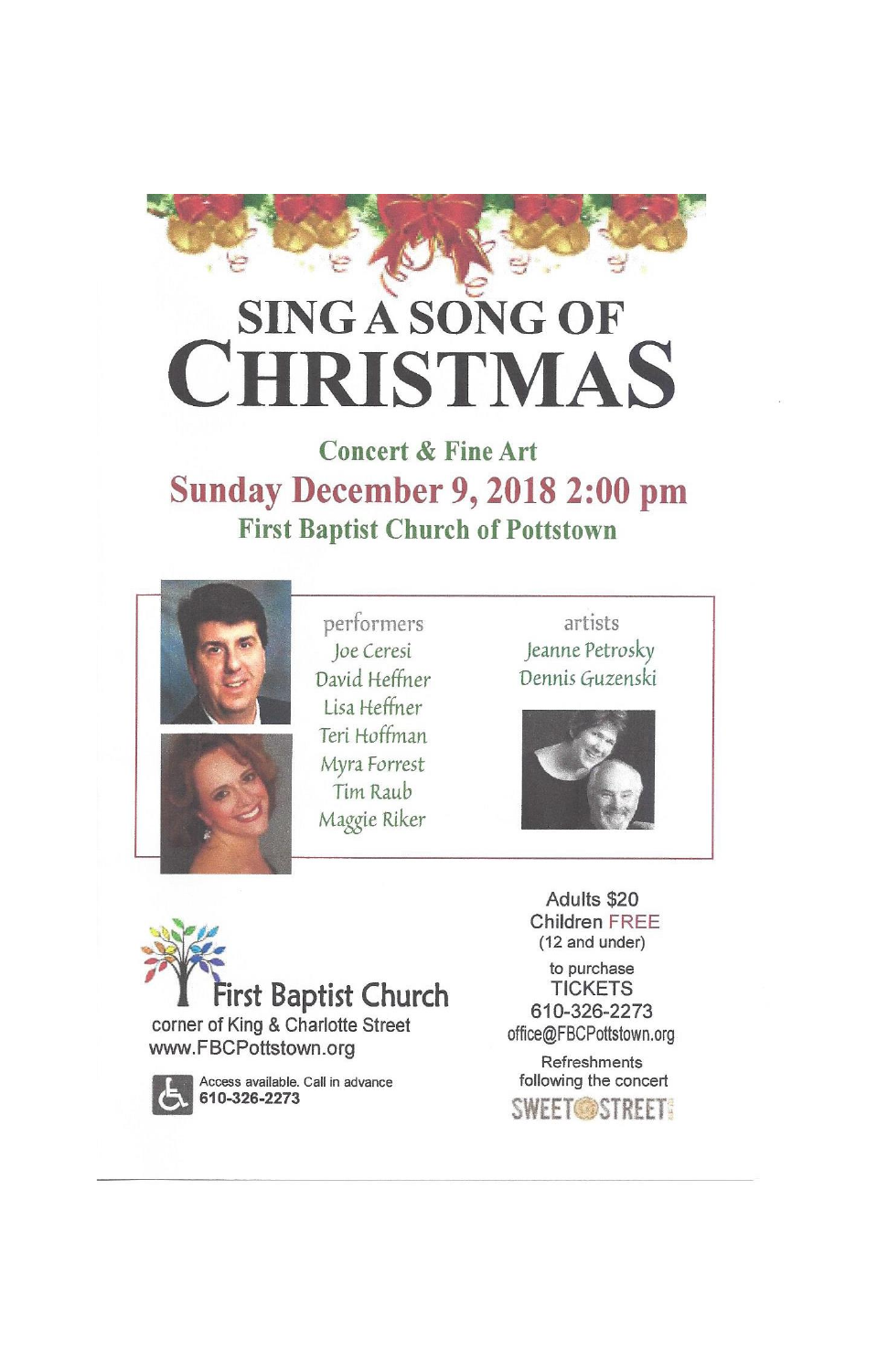## November Birthdays

- 3 James Grace, IV
- 5 Marvin Marsh
- 6 Mary Alice Beutler
- 16 Pam Wolfgang
- 17 Terryl Marsh Kyle Smith
- 18 John Rand Yeager
- 24 Horace Smith
- 28 Allyson Kemmerer

# November Anniversaries

19 Tayo & Bola Ogundipe

# We Get Letters

Thank you to everyone for their kind expressions of sympathy when Pat died. The beautiful cards, phone calls and visits were most appreciated. Pat's "Celebration of Life " Service was perfect, thanks to so many of our dear friends – Ruth, Nancy, Rick & Doris, thanks for your organizational skills. Myra, your music was just the way Pat wanted it! I covet continued prayers in the coming months.

Kathy Ballein and Pat's Family